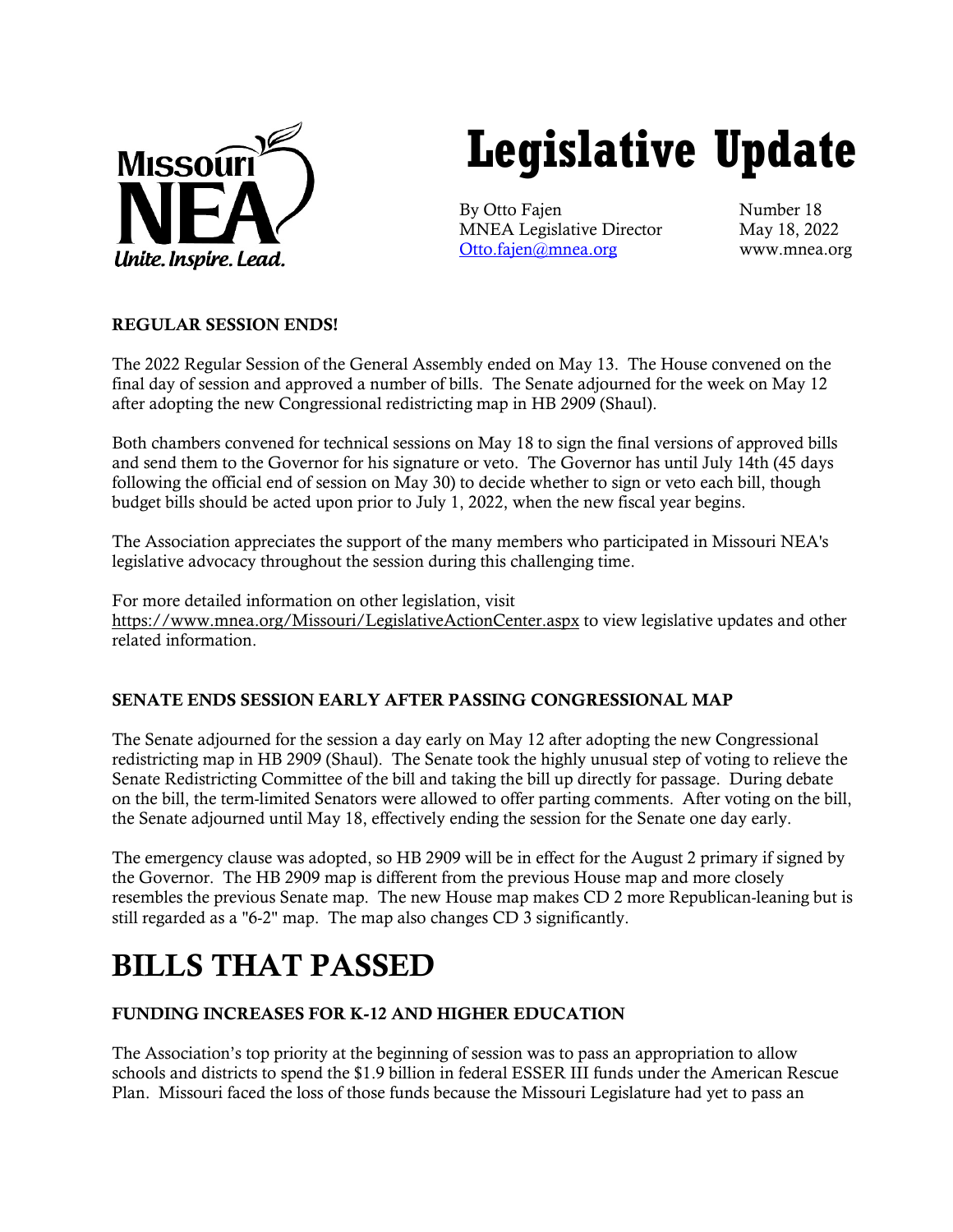appropriations bill in the eleven months since Congress authorized the ARP. The ARP required states to move the funds to local schools within 12 months or risk losing those critical funds to help students and educators overcome the impacts of COVID-19. From the beginning of the legislative session, MNEA members communicated to their House and Senate members the need for ARP funds. Finally, in February, with only days left before Missouri students would have been denied help, the legislature passed HB 3014, appropriating the funds. HB 3014 also includes several provisions needed to fund Medicaid expansion this year as approved by voters.

As the session went on, the legislature took advantage of unprecedented state revenues and balances and made significant increases in education funding this session. The Association thanks the legislature for investing significant new resources in public education and encourages the legislature to maintain existing state revenue sources so that the state can maintain as much of this investment as possible in future years.

The K-12 education budget in HB 3002 includes an increase of \$214.5 million to fully fund K-12 pupil transportation for the first time in 30 years. This funding will provide general fund increases to all school districts. The budget also provides \$21.7 million targeted to increase teacher pay by providing matching funds to help low salary districts bring starting teacher salaries to \$38,000 and adds \$37 million to restore funding for the Career Ladder program.

Also included is \$25 million for literacy grants to schools to support district, school and teacher needs to implement SB 681 (O'Laughlin) on reading instruction and intervention and \$27 million to test for and eliminate lead from school drinking water.

The budget also provides significant funding increases for higher education students and our public colleges and universities. The budget includes increases to student aid programs, including \$3.5 million for Bright Flight, \$4.5 million to Access Missouri, \$6 million for A+ Schools and \$7 million for a revised Dual Credit scholarship program for low-income students.

The budget also includes additional maintenance and repair funding and a 5.4% CPI increase for state aid to all community colleges, four-year public institutions and the state technical college. HB 3020, a bill that appropriates nearly \$2.9 billion in federal ARPA funding, includes more than \$500 million in one-time funding for new capital projects at public higher education institutions around the state.

### OMNIBUS READING BILL

The legislature approved the conference committee version of SBs 681 & 662 (O'Laughlin). The bill became an omnibus K-12 education bill with the inclusion of many House amendments. The original Senate bill revises several provisions related to literacy and reading instruction and creates school innovation waivers. The Association supports the Senate version of the bill.

The original bill creates a comprehensive structure to support teachers and schools in providing evidence-based reading instruction and intervention that will provide opportunities for all students to become strong readers. The K-12 budget bill, HB 3002, includes \$25 million in new funding to help support implementation of the bill.

SB 681 sets the expectation that all students will receive high quality reading instruction, with appropriate evidence-based reading intervention, in the elementary grades. Careful assessment and intervention for struggling readers will begin in kindergarten. Students with characteristics of dyslexia will receive the systematic and explicit interventions they need.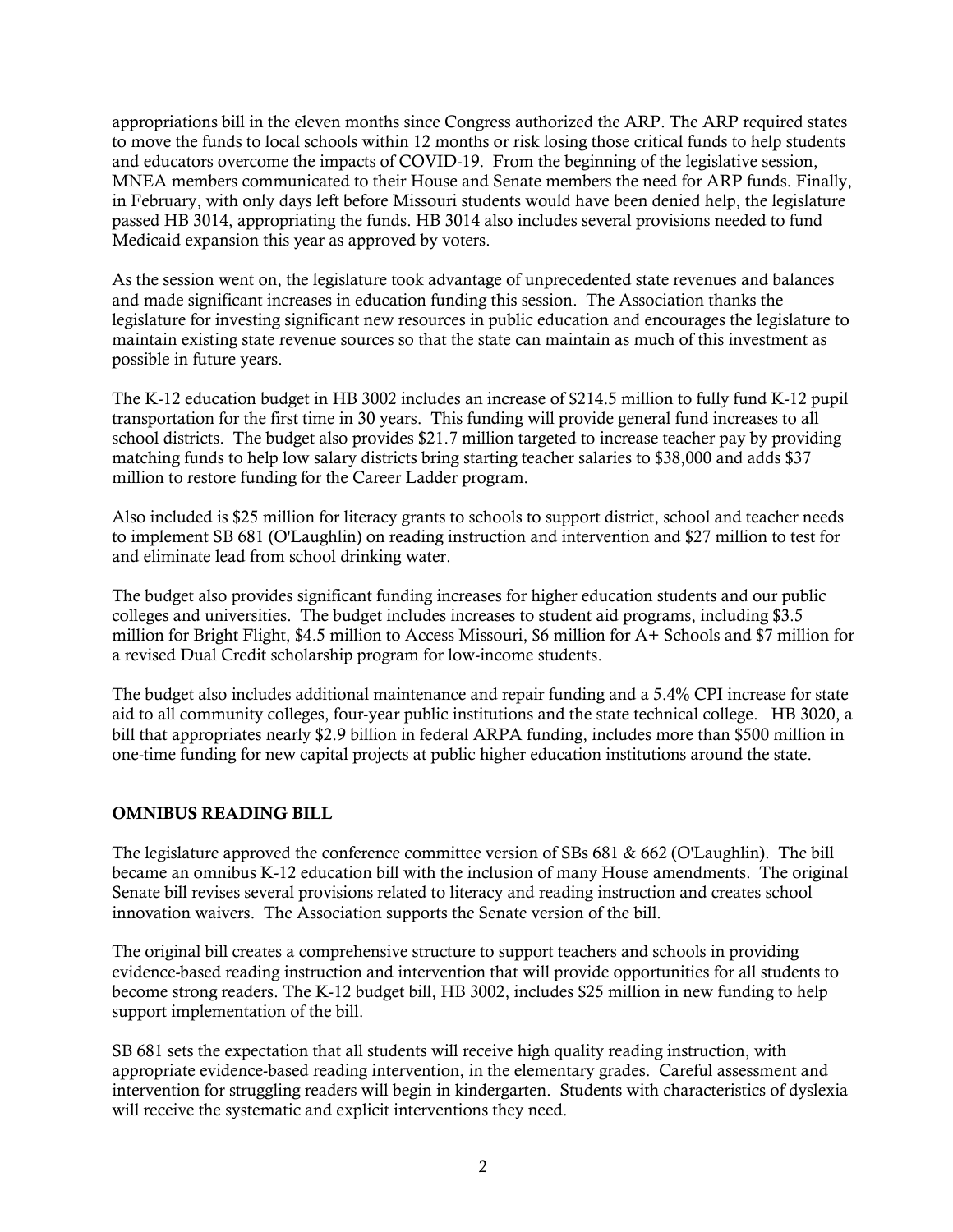The bill also includes specific requirements on DESE to support literacy and help train teachers and requires schools to provide in-service teachers with professional development opportunities in literacy and reading instruction. The bill also puts in place a structure to support teachers over the long term by improving the preparation of new teachers to teach students to read. The bill requires the teacher preparation programs in our colleges and universities to provide all the tools to adequately prepare teaching students to provide effective literacy and reading instruction and revises the Missouri Advisory Board for Educator Preparation to involve more classroom teachers in designing this training.

The omnibus House version added many more education-related provisions, mostly from bills that the House committee has considered and approved this session. Conferees agreed to remove about half of the provisions added by the House. The most notable change in the second report is the removal of working after retirement provisions tentatively included in the first version of the report.

In addition to the reading and innovation waiver provisions from the original Senate version, the conference committee substitute includes the following provisions:

HB 2095 (Hannah Kelley) regarding investigation of alleged child abuse related to spanking in schools, removing the provision for a school district to investigate itself on allegations relating to corporal punishment,

HB 2366 (Shields) to require districts to establish programs for gifted students,

HB 2652 (Haffner) to require public and parental notice for schools scoring in the bottom 5% on DESE APR scores,

HB 1804 (Veit) to allow a school district to choose to elect school board members from subdistricts,

HB 1928 (Pollitt) regarding teacher certification options, including an alternative certification route to obtaining a qualifying score on the Department's designated exam,

HB 2304 (Lewis) regarding substitute teaching provisions, including a 3-year waiver of the 550 hour limit for substitute teaching,

HB 2493 (Rusty Black) regarding teacher Career Ladder plans,

SB 710 (Beck) requiring individual health plans for students with epilepsy and other seizure disorders,

HB 2150 (Shields) regarding Braille instruction,

HB 1750 (Basye) regarding community engagement with school boards,

HB 2202 (Fitzwater) regarding coursework and instruction in computer science,

HB 1956 (Richey) regarding competency based education, including grants to districts and schools and an alternative pathway to graduation,

SB 1075 (Schupp) to create a grant program to provide funding to schools to mitigate lead in drinking water,

HB 1973 (Kurtis Gregory) to allow districts to use other, smaller vehicles than school buses for pupil transportation,

HB 2618 (Davidson) to revise provisions governing adult high schools,

HB 2000 (Schwadron) to create Holocaust Education Week,

HB 1469 (Pike) to exclude special education reimbursements from per ADA expenditure calculation for small districts,

HB 2445 (Sassmann) regarding state aid calculations for districts partly in metropolitan statistical areas,

HB 1753 (Basye) to allow for creation of up to four recovery high schools for students with a substance use disorder,

HB 1721 (Shields) to provide additional state aid for superintendent sharing,

HB 2136 (Ann Kelley) requiring student ID cards to have the suicide and crisis lifeline number,

HB 1471 (Pike) to ensure inclement weather requirements are proportional for half-day programs,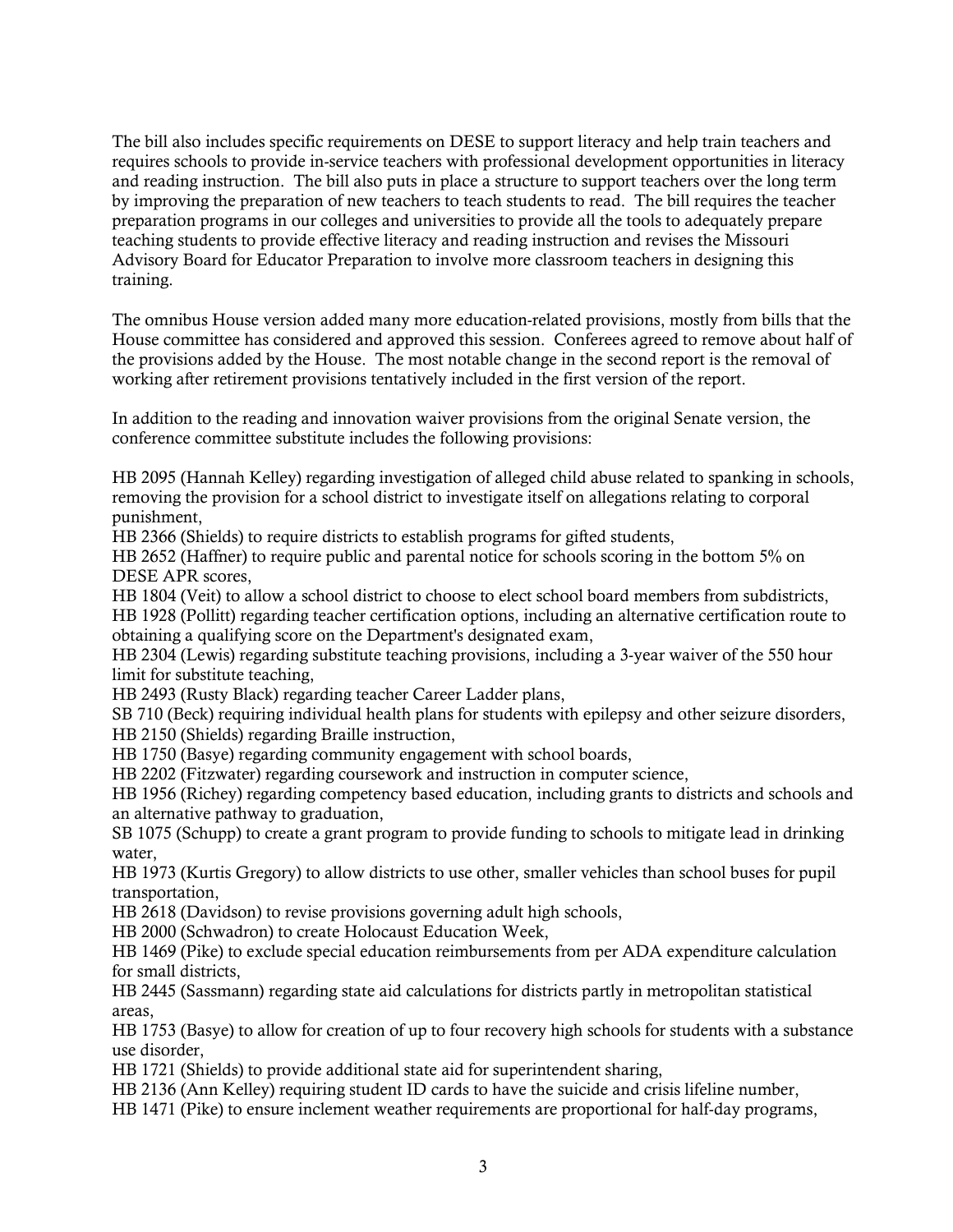HB 2325 (Patterson) to establish the "Workforce Diploma Program", HB 2567 (Porter) to create the "Imagination Library of Missouri Program", HB 1683 (Chris Brown) regarding course credit for students scoring 3 or higher on AP exams, SB 1057 (May) regarding mental health awareness training in schools, and a provision to allow certain property owners to have their students attend a non-resident school district in which they own property and pay at least a certain amount of property.

### CHARTER SCHOOL/VIRTUAL BILL

SS/HCS/HB 1552 (Richey) would provide increased state funding for charter schools and revise virtual school law. The bill preserves existing local school district funds while providing additional state funds to charter schools. The extra funding will be based on the per pupil portion of local funds that remain with the district due to charter school payments based on 2004 property values. The state payments will apply to both Kansas City and St. Louis City charter schools. The bill also includes several additional requirements on charter schools, including a requirement that new charter board members shall be Missouri residents.

The bill also includes new language to create a specific framework for full-time virtual schools. The process will consider opportunities for in-person instruction prior to moving a student to virtual/distance learning. The bill includes a process for enrollment based on meeting the needs for a student to be successful and providing all services required to ensure a free and appropriate public education. The partnering host school district will receive state aid for full-time virtual students and use the funds to provide the full-time virtual program and needed services. The virtual school and partnering district will be responsible for the education and academic performance of the virtual students.

### HOUSE HIGHER EDUCATION OMNIBUS BILL

SB 718 (Washington) designates the third week of September each year as the "Historically Black College and University Week" in Missouri. The House amended several higher education provisions onto the bill.

The final version of the bill includes the following provisions:

HB 2171 (Francis) to require that all students will be expected to complete an individual and career academic plan that includes planning a transition to post-secondary training or employment, but the HCS does not include the more controversial provision from HB 2171 that would require all high school students to complete the Free Application for Federal Student Aid (FAFSA) as a requirement to graduate,

HB 2202 (Fitzwater) regarding coursework and instruction in computer science,

HB 2136 (Ann Kelley) requiring student ID cards to have the suicide and crisis lifeline number,

HB 1683 (Chris Brown) to require in-state public educational institutions to grant undergraduate course credit for students who score 3 or higher on advance placement examinations,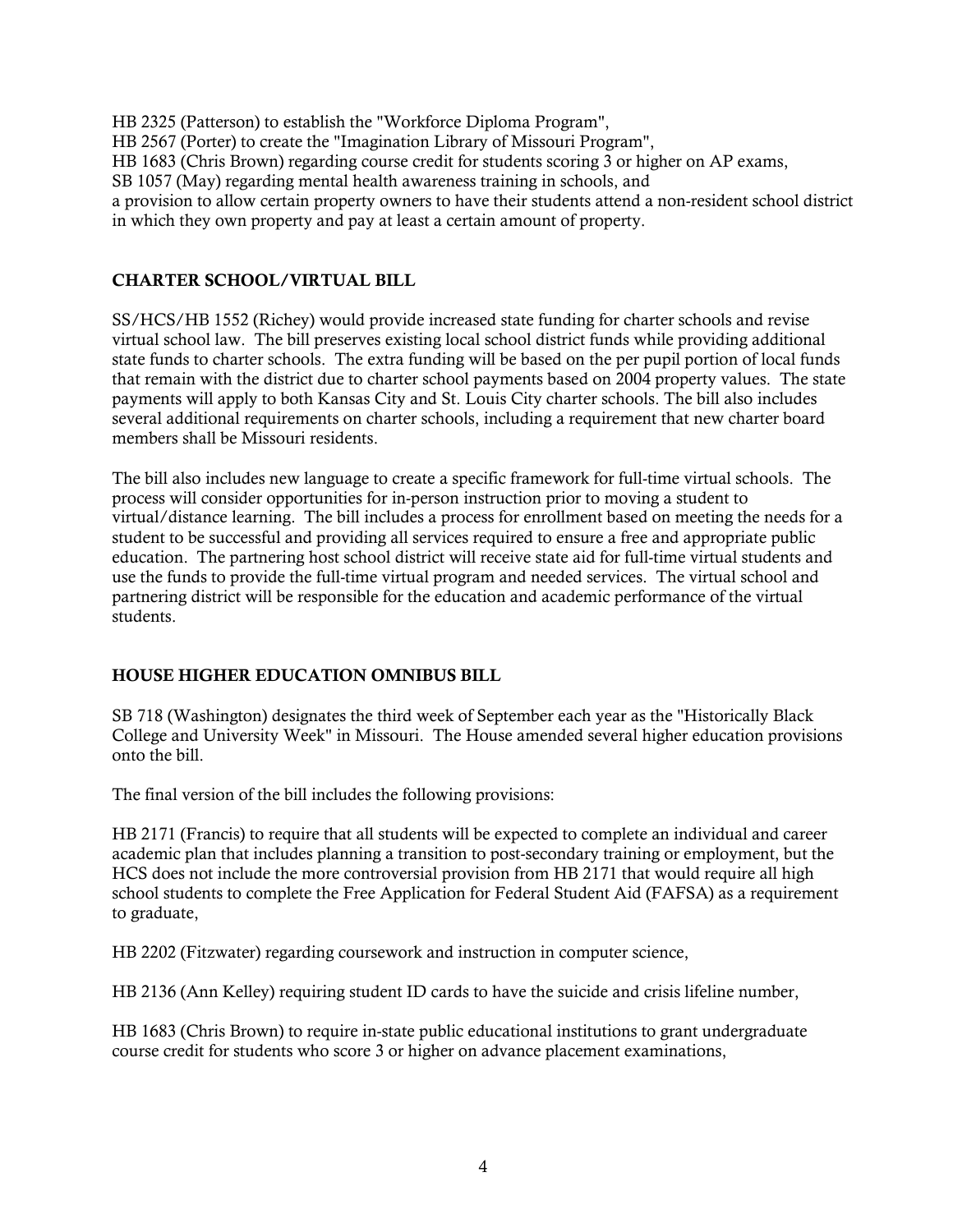HB 2731 (Shields) to revise the Dual Credit Scholarship program by adding related provisions relating to dual enrollment courses,

HB 1940 (Mackey) to protect Section 529 education savings plan assets in bankruptcy proceedings, and

a provision allowing a college or university to help a student athlete to earn compensation from a third party for the use of the student athlete's name, image, likeness rights, or athletic reputation, with safeguards to protect the student athlete's interests.

### DRINKING WATER IN SCHOOLS

SB 1075 (Schupp) regarding safe drinking water in schools is one of many provisions enacted in SB 681 (O'Laughlin). The Association believes school districts should conduct periodic testing for harmful water and airborne particles and agents that are detrimental to the health of students and education employees and report the results publicly. School districts should also complete corrective actions to eliminate the problems and report results in a timely manner. The Association supports the bill.

Financial support for this legislation got a big boost when Rep. Paula Brown amended HB 3020 (Smith) to provide \$27 million in federal ARPA funds for the testing, filtration, and remediation of lead in drinking water sources within public school buildings as provided in the bill.

### HEALTHCARE IN SCHOOLS

SB 710 (Beck) requires nurses in school districts and charter schools to develop individualized healthcare plans for students with epilepsy or seizure disorders. The final version also includes SB 1210 (May) to allow school contracted agents trained by a nurse to administer an epinephrine auto syringe on any student who is having a life-threatening anaphylactic reaction. This provision also provides that trained contracted agents shall be immune from civil liability in the administration of a prefilled auto syringe.

### EARLY CHILDHOOD EDUCATION

HB 2365 (Shields) will make the early learning quality assurance reporting program within DESE a permanent program and authorize the program to provide continuous improvement and ongoing updated consumer education. The Association supports the bill.

#### OFFENSE REGARDING EXPLICIT SEXUAL MATERIALS

SS/SB 775 (Rehder) creates new rights for sexual assault survivors and contains other provisions regarding sexual offenses. The bill also includes a provision that prohibits providing "explicit sexual material" to students. The resembles the existing offense of providing material to minors that is considered "pornographic for minors".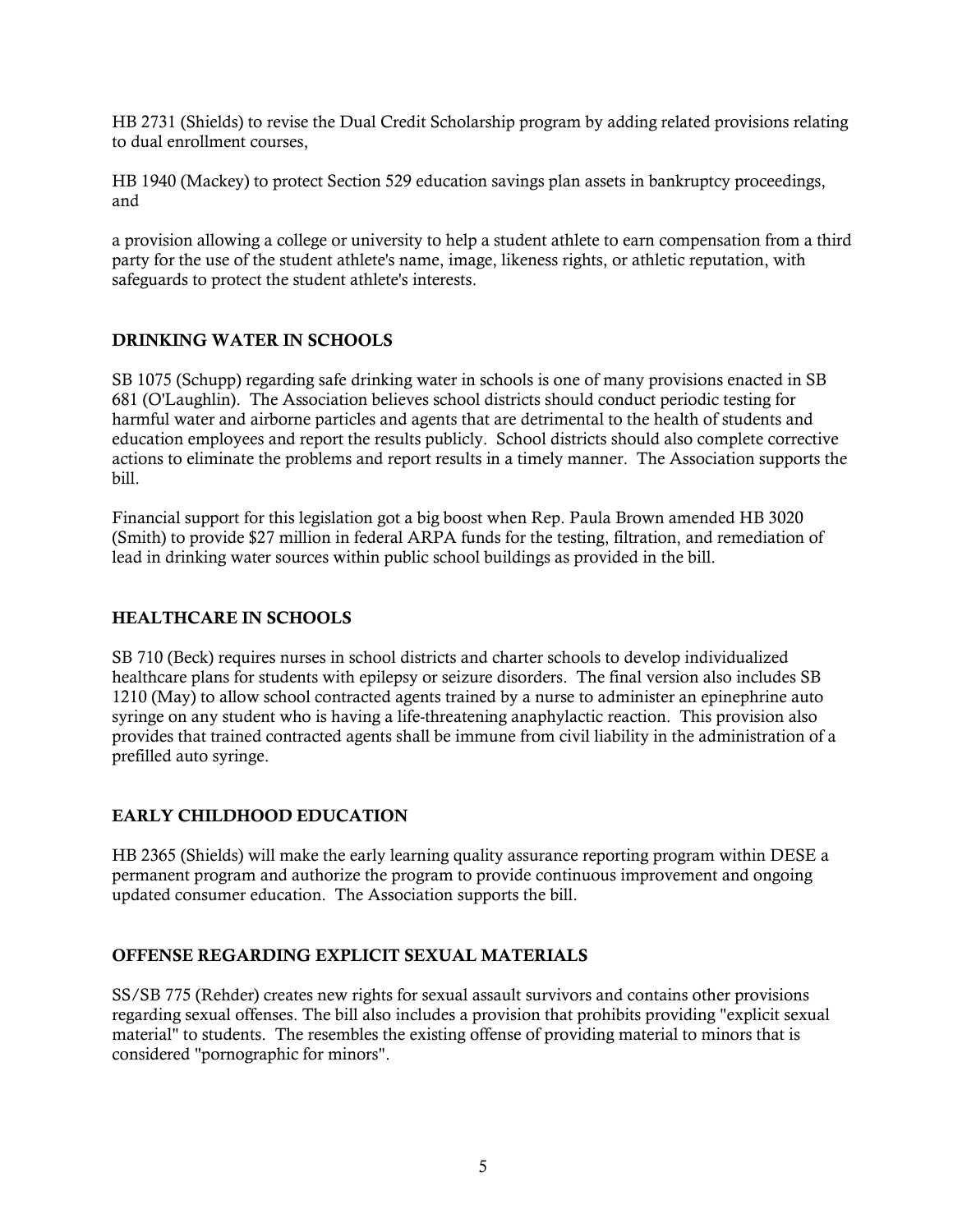#### PHOTO ID AND EARLY VOTING

HB 1878 (Simmons) will require registered voters to provide a government-issued photo identification. The Senate added a provision to create an early voting window that would allow no-excuse absentee voting during the two weeks prior to an election. The Association encourages the legislature to remove barriers that keep eligible citizens from voting and being politically active. The Association supports the no-excuse absentee option and opposes the strict photo ID requirement.

# BILLS THAT DID NOT PASS

### HONESTY IN EDUCATION/PARENT RIGHTS/TRANSGENDER ATHLETE BAN

Despite the many bills filed on these topics, the legislature did not enact new law this session pertaining to honesty in education, parent access to school information or a ban on transgender athletic participation. Those bills included HB 1474 (Schroer), HB 1995 (Richey), HB 1669 (Seitz), HB 2428 (Dogan), HB 1858 (Baker), HB 2132 (Haley), HB 1484 (Ann Kelley), HB 1835 (Wiemann), HB 2189 (Mary Elizabeth Coleman), HB 1908 (Shaul), HB 2008 (Schwadron) HJR 110 (Christofanelli), SB 638 (Onder), SB 676 (Brown), SB 734 (Hoskins), SB 1184 (Rehder), SB 645 (Koenig), SB 694 (Brattin), SB 781 (Moon), SB 740 (Eigel), HB 2197 (Cook), HB 2461 (Burger) and HB 2734 (Basye).

The Association had concerns that those bills would adversely affect the freedom of teachers to provide the honest education our students deserve, interfere with existing policies respecting student and school privacy and overrule inclusive MSHSAA policy on trans student participation. The Association opposed the various bills filed and appreciates the advocacy of MNEA members in opposing the legislation.

### EXPANSION OF TAX CREDIT VOUCHER BILL

HB 2211 (Hurlburt) would have expanded geographic eligibility for the tax credit voucher approved last year in HCS/HB 349 (Christofanelli). HB 349 limits participation to students in first class charter counties and cities over 30,000 population. HB 2211 would have expanded the bill to students living in counties with a population over 100,000 but the bill did not pass.

#### CHARTER SCHOOL EXPANSION

The Association vigorously opposed charter school expansion bills this session. SB 650 (Eigel) would have allowed charter schools to be sponsored by outside entities (other than the local school board) and operate in many districts around the state. The bill did not pass.

Guided by the revised MNEA Position Paper on charter schools, the Association opposed these bills and put forward alterative language to realize the goals of the Position Paper. Missouri NEA believes that charter schools should be sponsored by and accountable to the local community through the elected school board and approved only after an impact study is conducted by the district to consider the proposal. The Association also believes that all charter schools should be subject to the same standards of accountability, transparency and respect for the rights of students, parents and staff as are applicable to traditional public schools.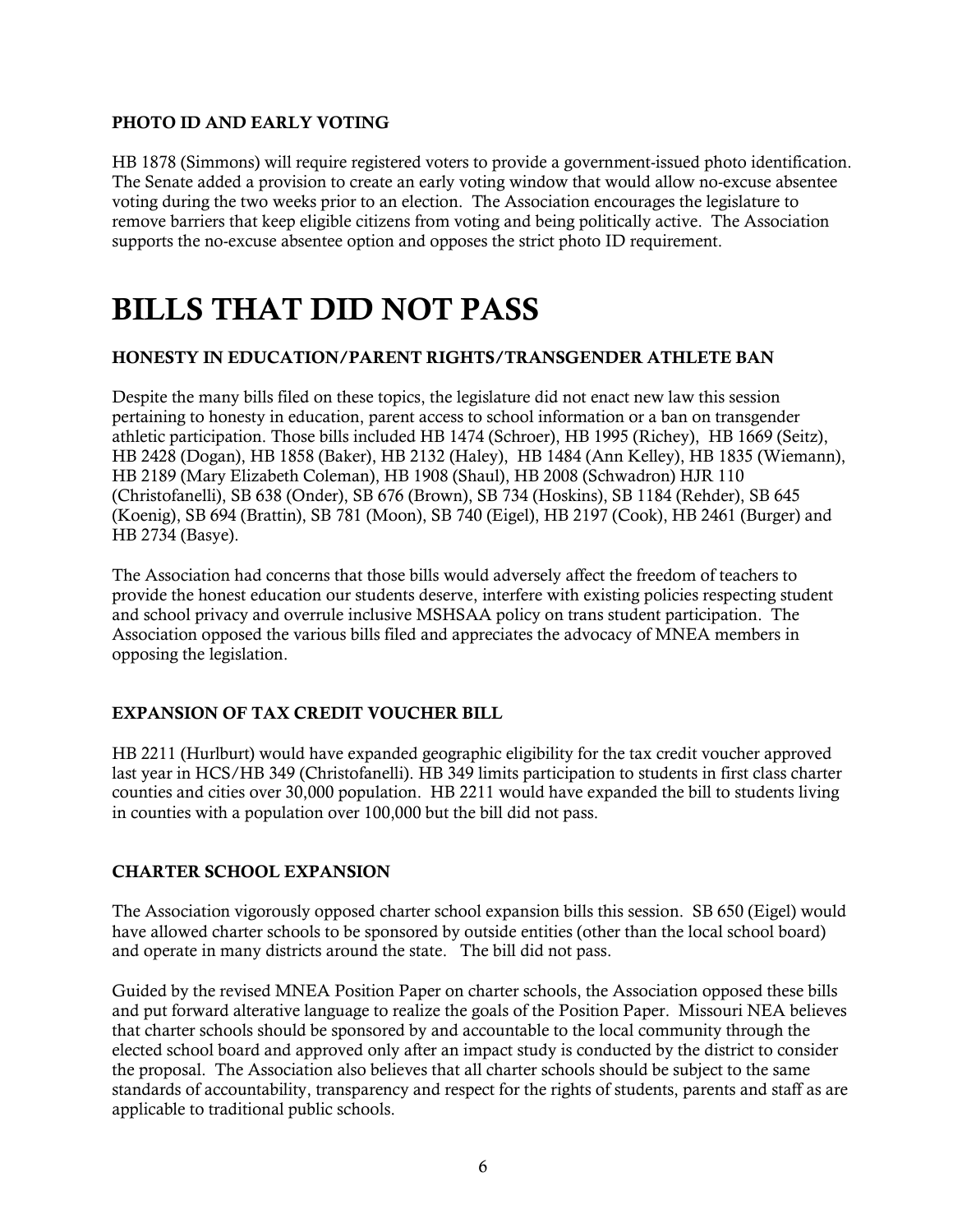### BACK DOOR CHARTER EXPANSION

HB 2652 (Haffner) would have required district accreditation to be based at least seventy percent on student scores on standardized tests, but the bill did not pass. The bills would have created a similar accreditation process for individual school buildings and automatically require significant percentages of both districts and schools to annually be labeled at the lower two levels of unaccredited and provisionally accredited. This bill hearkens back to the now-abandoned "test, blame and punish" mindset of the former, federal NCLB Act. Moreover, this arbitrary lowering of accreditation status would create a "back door" charter school expansion by radically expanding the number of districts where charter schools could be sponsored by outside entities without approval of the local school board. The Association opposed the bill.

HB 1591 (Lewis) would identify schools scoring in the bottom five percent under the state's ESSA plan and specify a NCLB-like sequence of consequences that will ultimately require a district to close the school, create a charter school, pay to transfer the students to other schools or participate in the school turnaround program. However, the bill did not pass. The Association opposes the bill.

# ACCREDITATION AND ASSESSMENT REFORMS

HB 1467 (Paula Brown) pertains to accreditation and pupil assessment, but the bill did not pass. The bill would require the State Board of Education to recognize at least two national school accreditation organizations and allow districts to choose to gain accreditation by approval of such a group. The bill also directs the State Board to revise the MAP assessment based on improvements being implemented in other states under ESSA assessment waivers. The bill requires that the assessment system should be student-centered and use assessments across the schoolyear that support teaching, learning, and program improvement, so that a summative profile is developed of the students learning. The Association supports the bill.

### OPEN ENROLLMENT

HB 1814 (Pollitt) would have created a public school open enrollment program, but the bill did not pass. The bill would not transfer local funds from the sending district. The bill does not authorize transfers to charter schools or to full-time virtual schools. School districts would have the option to specify the number of transfer students they are willing to receive. A district may adopt a diversity plan that could limit student transfers out of the district for transfers that would work against the diversity plan. The Association remains concerned that some students may be left behind in such a transfer plan, particularly if funding is not provided to support participation of students with special needs and at-risk students. Ongoing appropriations to the state fund created to support those transportation and special education expenses will be needed to implement the bill.

### PAYCHECK DECEPTION

SB 728 (Onder) would have enacted onerous and intrusive restrictions on certain public employees regarding payroll deductions for dues and deductions for political action, but the bill did not pass. HB 1413 from 2018, the anti-bargaining bill, was blocked by permanent court injunction resulting from a lawsuit filed by the Association and other public labor organizations. This permanent injunction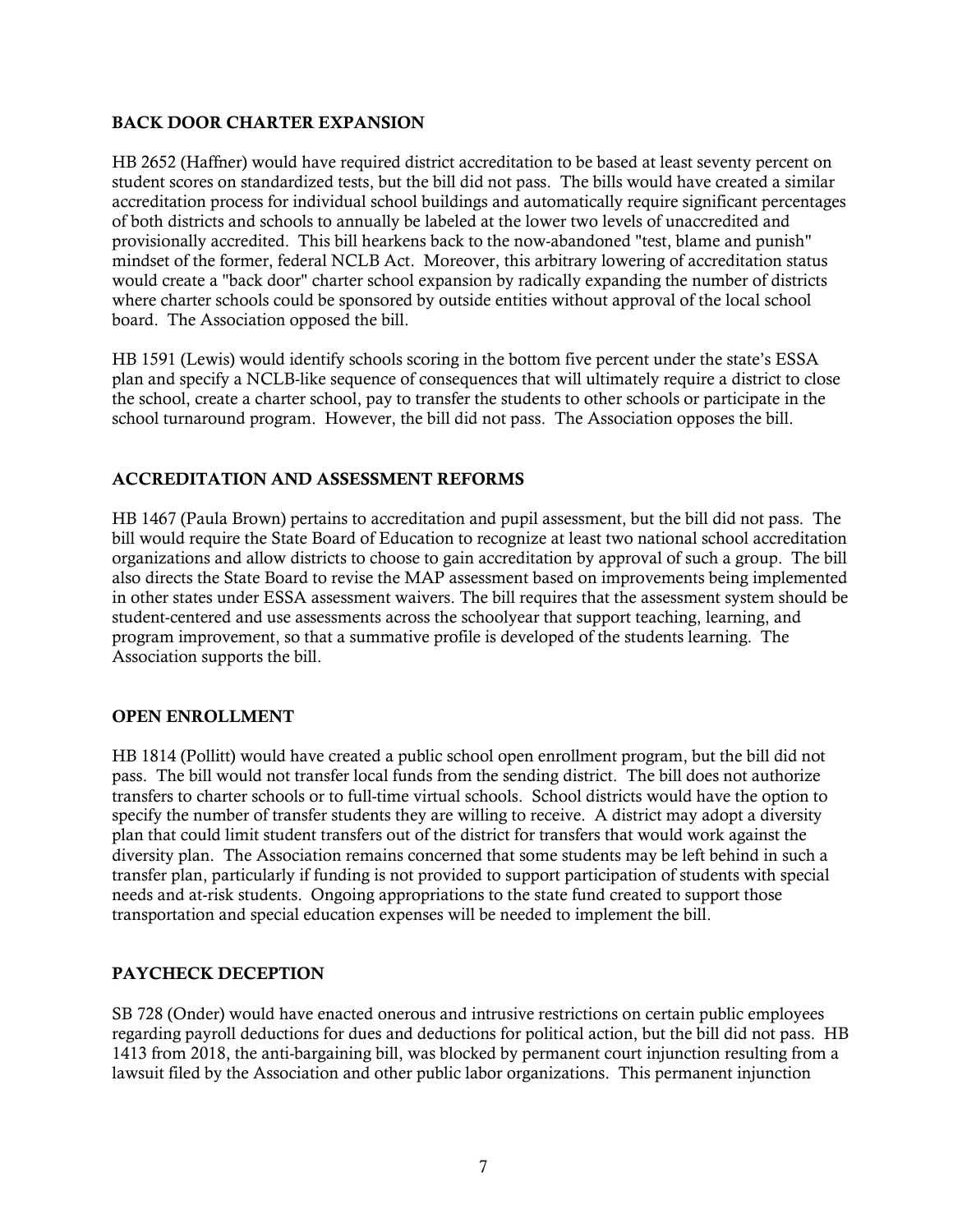strongly affirms public employees' constitutional right to bargain and their right to join the association of their choosing. The Association strongly opposed the bill.

#### INITIATIVE PETITION

Many joint resolutions were filed to change the initiative petition process, but none were approved. HJR 79 (Henderson) would increase the number of signatures required and raise the approval requirements for constitutional amendments. However, the measure did not pass. The Association is concerned that HJR 79 will make it significantly more difficult for Missouri citizens to bring forward and gain approval on measures of interest brought by the initiative petition process. The Association opposes the HJR.

### ONE-TIME TAX CREDIT FOR INCOME TAXPAYERS

Many bills were filed to create permanent tax cuts, but none were enacted. However, the legislature approved SCS/HB 2090 (Griffith). The bill would grant a one-time tax credit for eligible taxpayers filing a Missouri income tax return by October 17, 2022. To be eligible, a taxpayer must not be claimed as a dependent and must be a Missouri resident. A single taxpayer must have adjusted gross income (AGI) under \$150,000 and a couple filing jointly must have an AGI under \$300,000. The amount of the tax credit is capped at \$500 for individuals and \$1000 for couples filing jointly and will not exceed the taxpayer's total tax liability for the 2021 tax year.

#### DIFFERENTIATED PAY SCHEDULES

HB 1770 (Lewis) would allow school districts to create differentiated teacher salary schedules, but the bill did not pass. The Association is concerned that the bill allows for differentiated pay without requiring districts to first establish a strong salary schedule and negotiate fair and transparent stipends through a bargaining process and opposes the bill.

#### DISTRICT LEVEL ALTERNATIVE TEACHER CERTIFICATION

HB 1998 (Davidson) would allow school districts to issue school district-specific teaching permits for persons without a certificate of license to teach granted by the state board of education. However, the bill did not pass. The Association believes this additional certification path is not needed. The Association is also concerned that the bill would lower the basic standards for teachers and opposes the bill as filed.

#### REPEAL OF PERSONAL PROPERTY TAX

SB 649 (Eigel) would have permanently eliminated 99.997% of the taxes on personal property within a five year phase out period. The bill was revised in committee to apply only to St. Charles County and expanded by floor amendment to include the counties in Sen. Brattin's district. However, the bill did not pass. This change would reduce local school revenues in any affected county. The Association opposes the bill.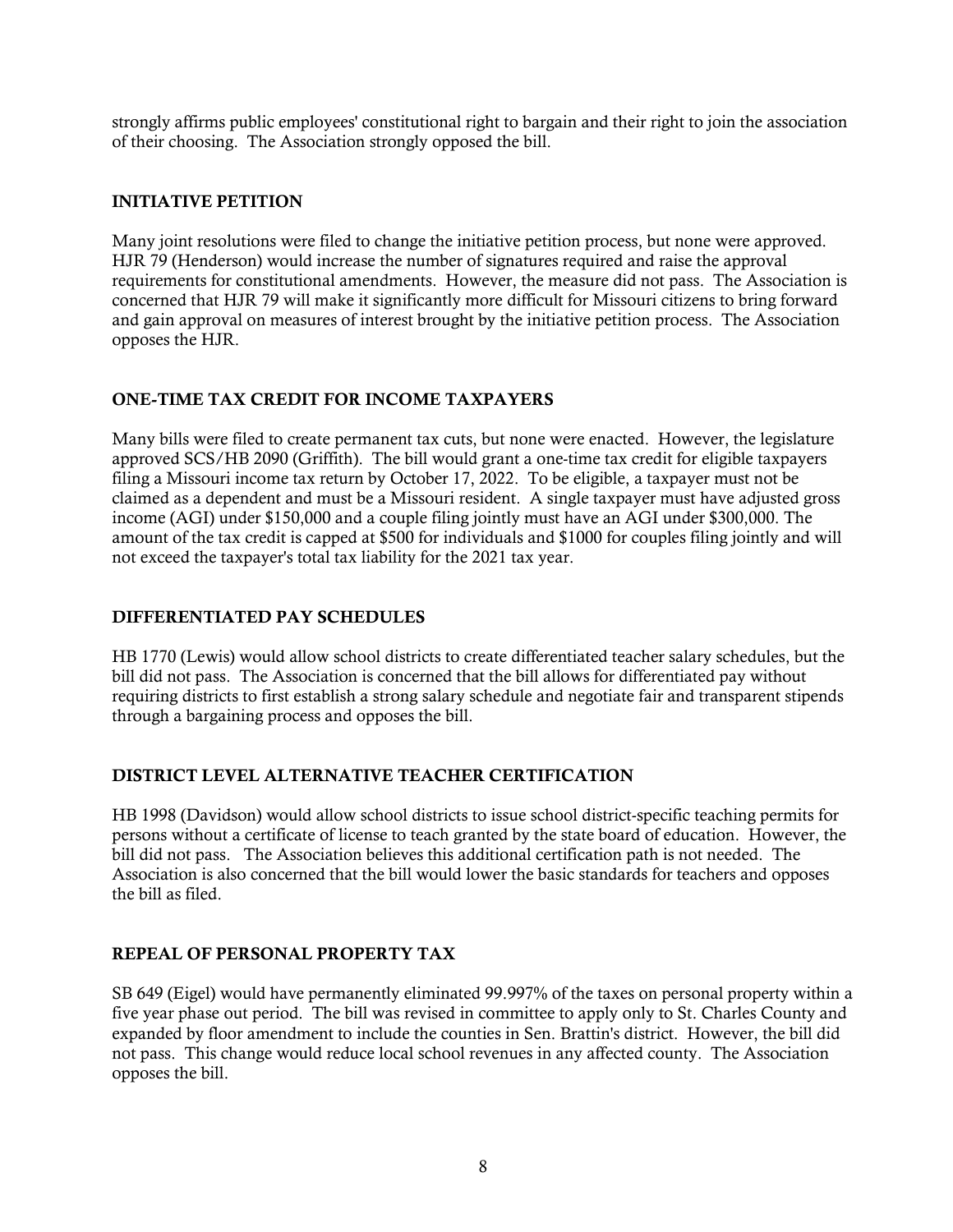### TAX ROLLBACK ON FEDERAL FUNDS

SB 911 (Eigel) would require school districts and other local governments to reduce their property tax levies to offset their revenues by the total amount of federal ARPA funds received, but the bill did not pass. This requirement would completely undermine the purpose of the federal funding and significantly reduce the resources that schools would have to address student learning loss during the pandemic. The Association opposes the bill.

# RESIDENTIAL PROPERTY ASSESSMENT CAPS

SB 680 (Luetkemeyer) and SJR 39 (Luetkemeyer) would have attempted to restrict assessments below true value based on the amount of increase from the previous assessment, but the measures did not pass. This provision would have imposed a cap on the increase of assessment of any residential real property (except for new construction and improvements). The Association is concerned that this change would violate longstanding constitutional principles of uniformity and fairness of assessment and would adversely affect local school revenues in the long run.

### MEDICAID EXPANSION

HCS/HJR 117 (Smith) would have asked voters for permission for the legislature to not fund Medicaid expansion as approved by Missouri voters in 2020, but the measure did not pass. The Association support implementation of this important, voter-approved program and opposes the joint resolution.

### COVID-19 AND VACCINES

SB 1203 (Koenig) would have restricted the enactment of public health orders and COVID-19 school policies, but the bill did not pass. The bill would prohibit districts or charter schools from creating a dress code that requires wearing a face mask or requiring students to have a COVID-19 vaccine. The Association opposes the bill.

### IN-STATE TUITION FOR MISSOURI RESIDENTS

HB 3003 (Smith), the higher education budget bill, requires public institutions of higher education to charge the higher, international tuition rate to any undocumented student, including those who have attended and graduated from Missouri public schools. The Association believes that a Missouri high school diploma or high school equivalency credential should provide documentation for undocumented students for verification of in-state tuition status. The Association opposes this provision in HB 3003.

### DRIVER'S EDUCATION COURSES

SB 1113 (O'Laughlin) and HB 2745 (Reedy) would require public high schools, including charter high schools, to offer an approved driver's education course, taught by a qualified instructor, to students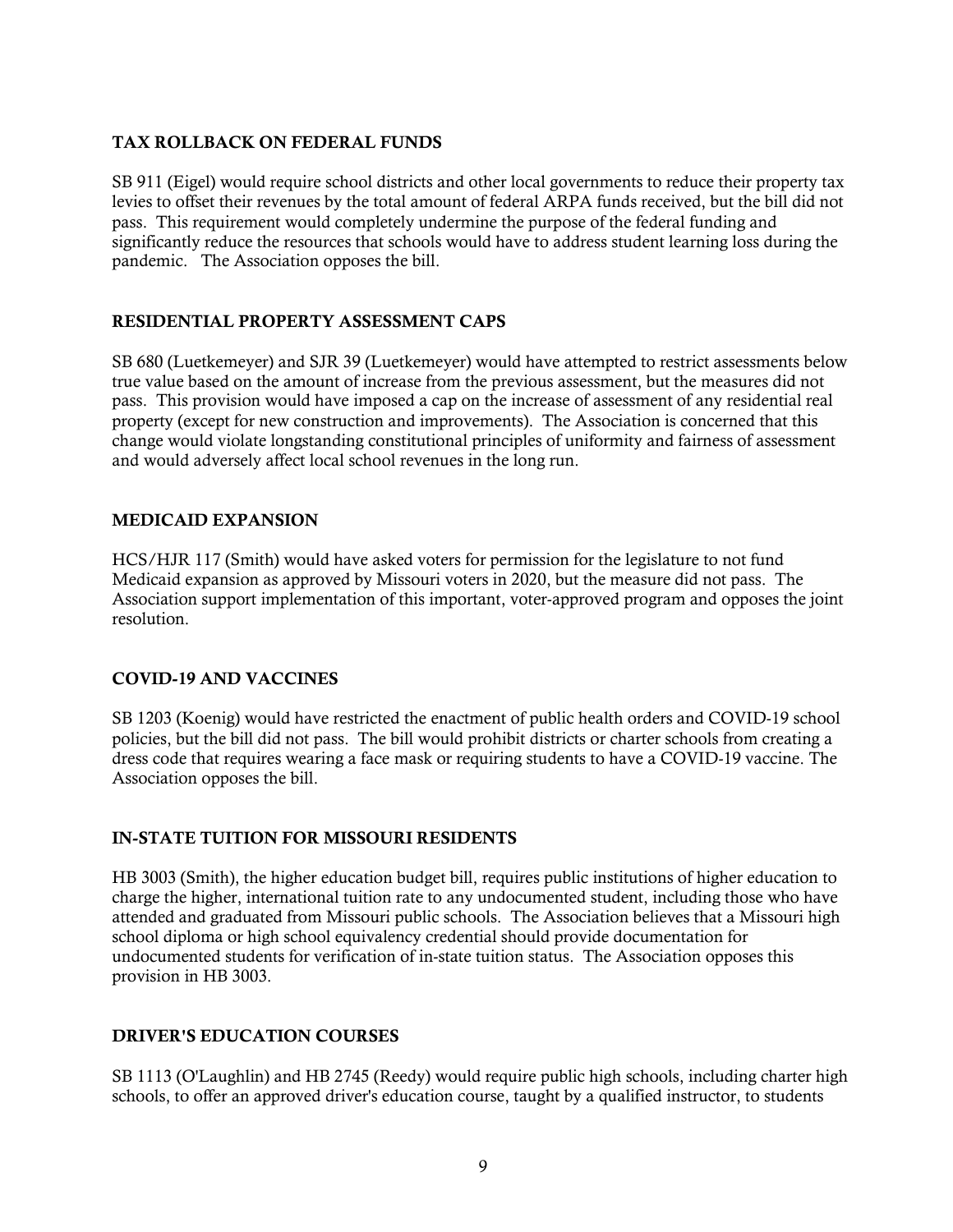each school year, but the bills did not pass. The bill creates a state fund to help fund driver education programs. The course is not required to graduate from high school. A student who successfully completes the course shall receive one-half credit as an elective. First-time driver's license applicants must complete an approved driver's education program. The bill contains a six-year sunset clause.

#### CURSIVE WRITING INSTRUCTION

HB 2073 (Bangert) would have required students to receive instruction in cursive handwriting. However, the bill did not pass.

#### SOCIAL MEDIA INSTRUCTION

HB 1585 (Murphy) would require public schools to teach students the responsible use of social media, but the bill did not pass.

#### STUDENT NEWSPAPERS

HB 1668 (Christofanelli) and SB 855 (Washington) would have granted greater freedom for student journalists. Neither bill was passed. The bills include anti-retaliation provisions to protect student communications sponsors and other staff from possible retaliation by boards or administration for granting students greater editorial latitude as provided by the bills. The Association supported the bills.

### OPTIONAL COURSE IN THE BIBLE

SB 684 (May) would have allowed schools to offer elective social studies courses on the Hebrew Scriptures and the New Testament in public schools. The bill is a largely symbolic piece of legislation stating that public schools may offer elective courses in the Hebrew and Christian scriptures. Existing state law already provides that books of a religious nature may be used in public schools as part of instruction in elective courses in literature and history, if such books are used in a manner consistent with the Establishment Clause of the First Amendment to the United States Constitution.

### HIGHER EDUCATION FREE SPEECH ISSUES

HB 1724 (Hudson) would have prevented a public college from limiting recognition to belief-based student associations that require leaders to adhere to its beliefs, practice requirements or standards of conduct, but the bill did not pass. The Association believes that organizations are strengthened by offering memberships on a nondiscriminatory basis. The Association opposed the bill.

### HIGHER EDUCATION FUNDING FORMULA

HB 2602 (Henderson) would revise funding allocations for institutions of higher education by making a part of the allocation based on various student characteristics including annual earnings after graduation, but the bill did not pass. The bill would create incentives for institutions to emphasize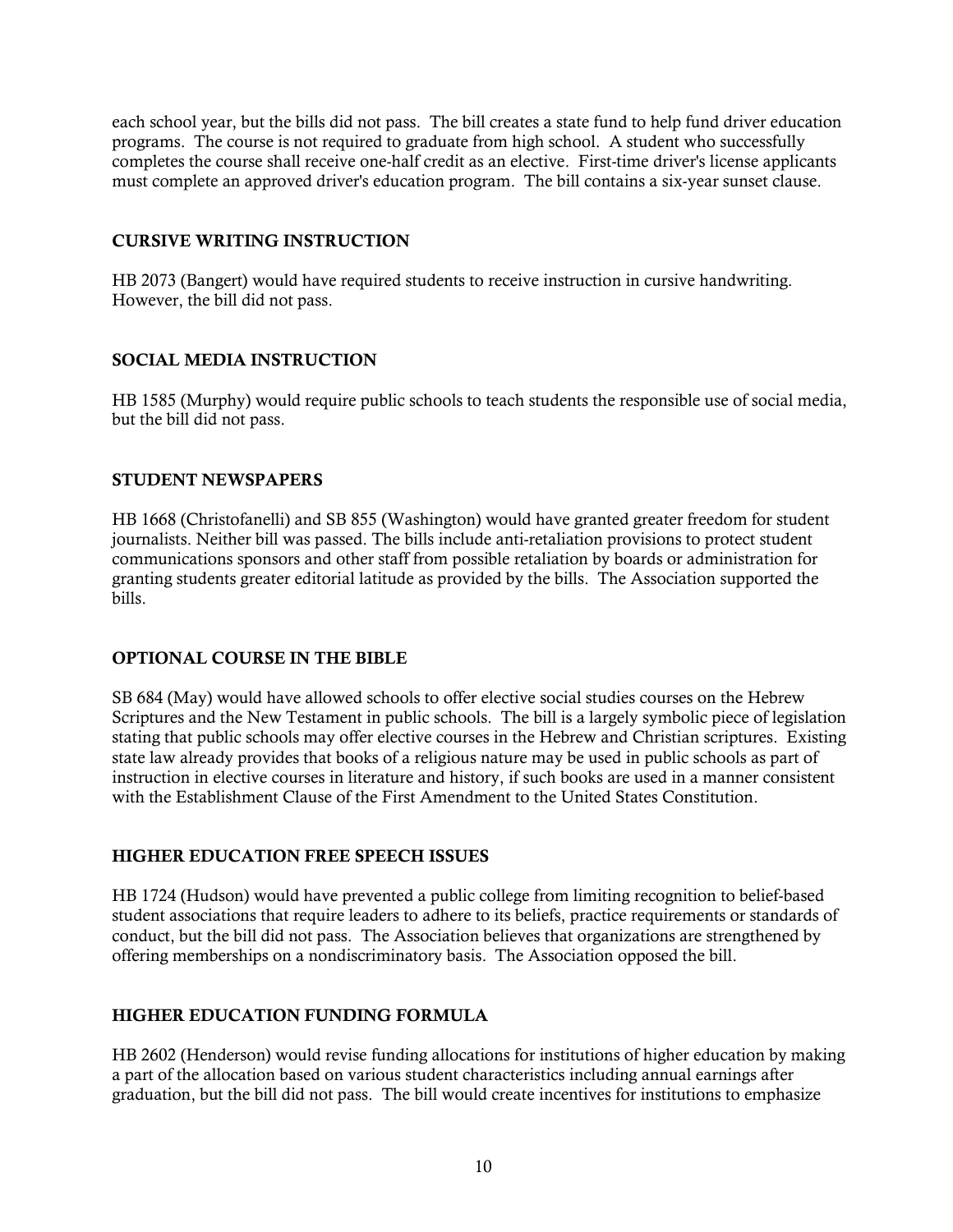programs leading to high-paying careers. This change could adversely affect programs leading to lower-paying careers, including teaching, social work and law enforcement. The Association opposes the bill.

# EARLY CHILDHOOD EDUCATION FUNDING

HB 2341 (Shields) would increase the fraction of pre-K pupils eligible for free or reduced price lunch (FRPL) that may be counted by a district or charter school for state aid under the school funding formula, but the bill did not pass. Currently the fraction of FRPL eligible pupils may not exceed 4% of the total FRPL eligible pupils in grades K-12 in the district. The bill raises the allowed percentage to 10%. The Association supports the bill.

### SUMMER SCHOOL

SB 661 (Arthur) would allow students to attend multiple public summer school programs nonconcurrently, but the bill did not pass. The Association supports the bill.

### EXTENDED LEARNING OPPORTUNITIES

HB 1856 (Baker) would create a policy that would allow students to receive credit for participation in out-of-classroom learning experiences as approved by the State Board of Education, a school board, or a charter school, but the bill did not pass.

### PARENT INVOLVEMENT IN IEP PROCESS

Two new bills were filed this year that would revise parent involvement and parent rights in the IEP process, but neither bill passed. HB 2010 (Travis Smith) would place the burden of proof and production on school districts in due process hearings for children with a disability. HB 2011 (Travis Smith) would require parental consent for changes to individualized education programs (IEPs).

### PARENT OR STUDENT GRIEVANCE PROCESS

SB 647 (Koenig) would have created a grievance process for parents and guardians of elementary and secondary school students. However, the bill did not pass. The Association is concerned that the bill would undermine local school governance and create an appeal process to DESE with no standard for consideration of such an appeal.

#### PUPIL SUSPENSIONS

HB 2533 (Bailey) requires school districts and charter schools to document school suspensions and report the information to DESE, but the bill did not pass. School districts will include disaggregated school discipline and suspension data on the district's annual report card. The bill also requires school boards to consider alternatives to suspension and prohibits the suspension of students for truancy,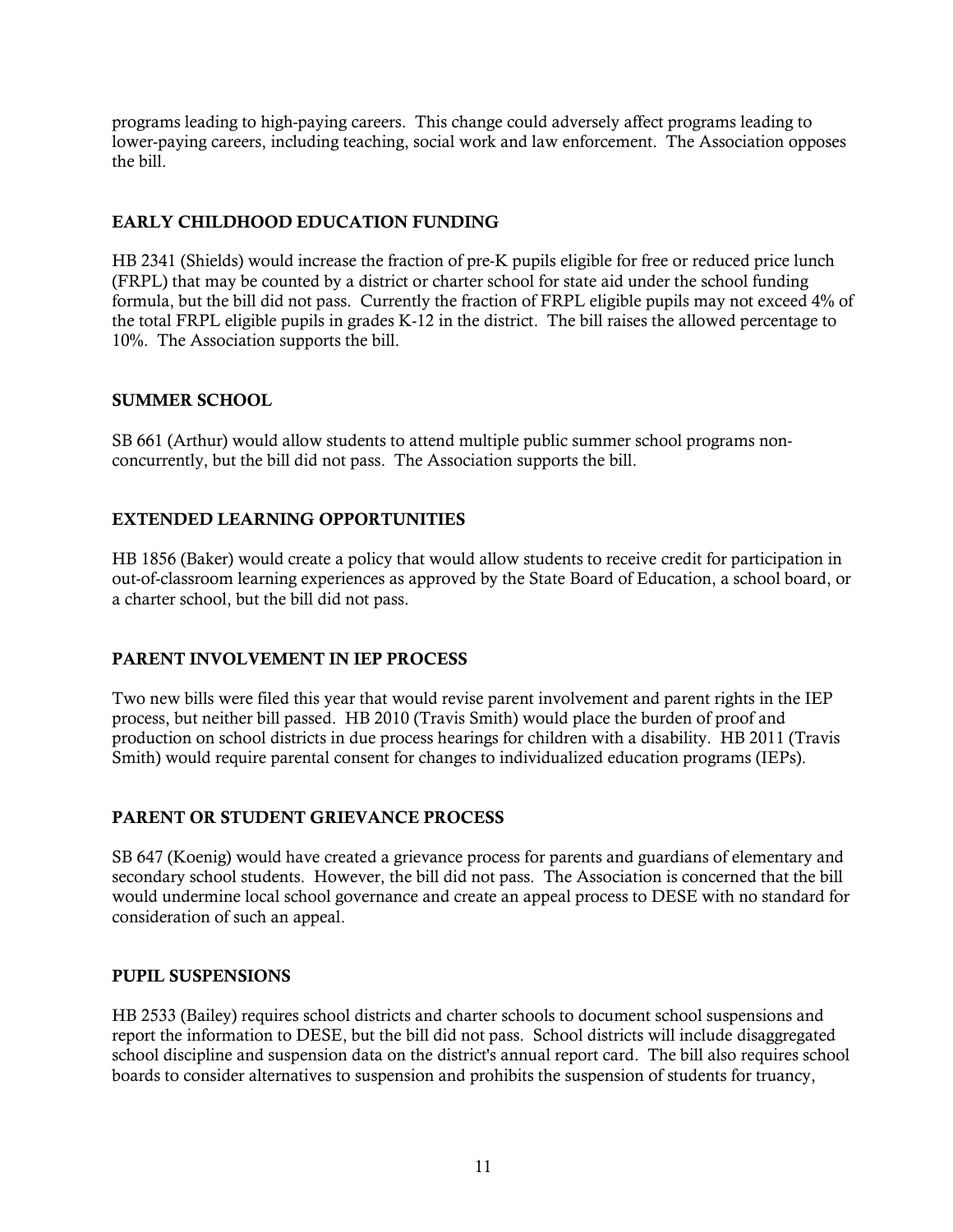absences, or prior offenses. Schools are prohibited from suspending students in preschool to 3rd grade.

### LIABILITY IN WORK-BASED EDUCATION

HB 2190 (Henderson) pertained to liability claims in work-based educational settings, but the bill did not pass. The bill would exempt participating businesses from claims regarding negligent acts of students, while providing that schools may provide insurance to cover claims relating to work-based programs.

# SCHOOL IMMUNIZATIONS

HB 2009 (Pollock) would have exempted private schools from immunization requirements applicable to public schools and created an exemption for students providing a written religious or conscientious belief statement regarding immunizations. However, the bill did not pass. The Association believes that waivers should minimize the numbers of unvaccinated students to those necessary due to documented medical conditions.

# HOME SCHOOL ACTIVITY PARTICIPATION MANDATES

SB 835 (O'Laughlin) and HB 2367 (Hurlbert) would have required MSHSAA to allow home school students to participate in activities or member schools will lose state funding, but the bills did not pass. The Association believes that educators should continue to establish the policies that govern student activities and opposed the bills.

# PROTECTION AGAINST DISCRIMINATION

SB 711 (Razer) would revise the Missouri Human Rights Act regarding employment, disability and housing to make discrimination based upon a person's sexual orientation or gender identity an unlawful discriminatory practice. The Association supported both bills.

### BACKGROUND CHECKS AND HIRING OF COACHES

HB 1955 (Richey) would require that MSHSAA staff shall be considered mandatory reporters of suspected child abuse or neglect and creating additional provisions regarding the hiring of staff of MSHSAA and of athletic coaches, but the bill did not pass.

### BACKGROUND CHECKS

SB 691 (Rehder) would require school districts to conduct criminal background checks on certain adults seeking enrollment in courses taught at public schools, but the bill did not pass.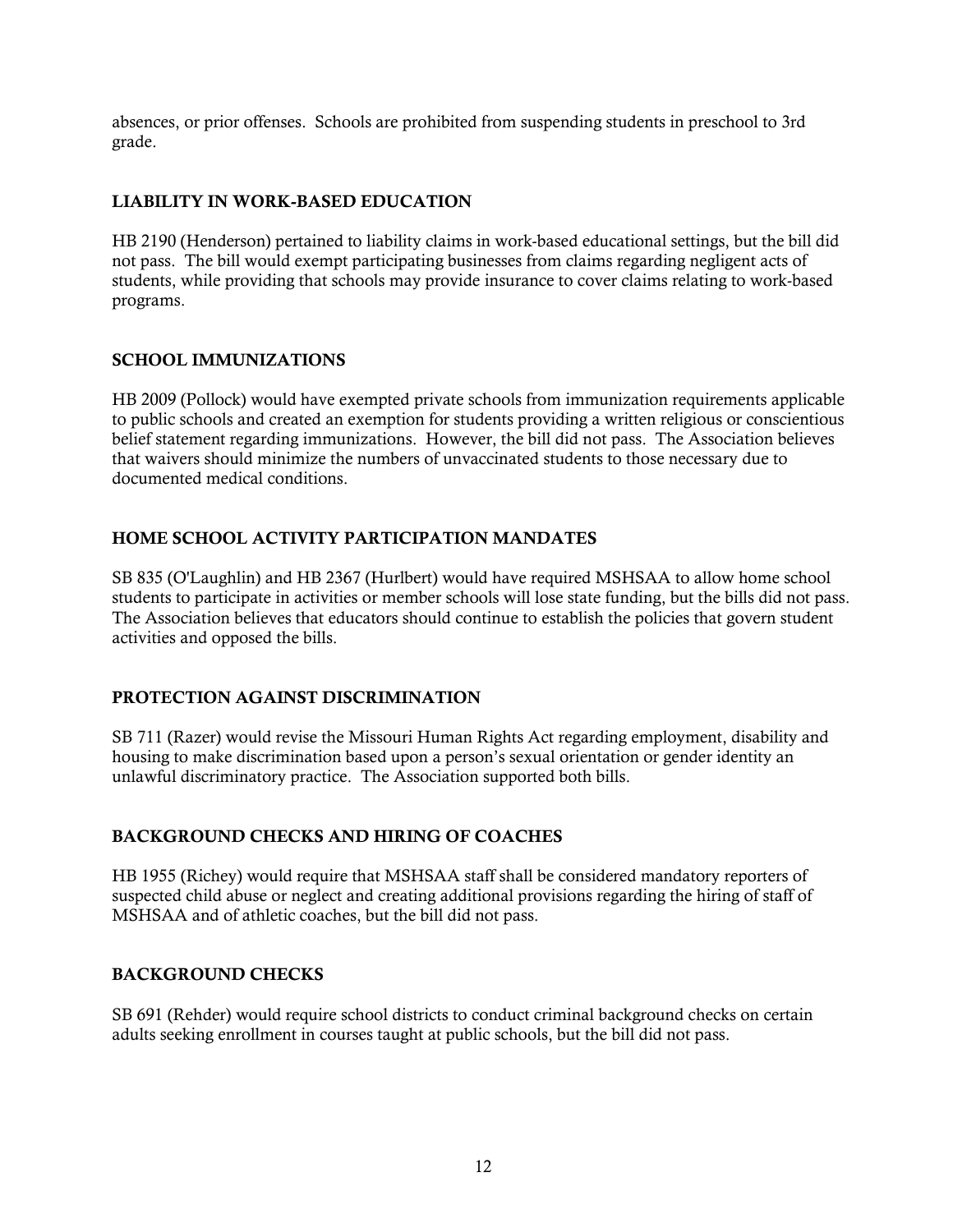#### COMPENSATION INFORMATION

HB 2359 (Basye) would have required all school employee compensation information to be maintained on the Missouri Accountability Portal, but the bill did not pass.

#### EDUCATOR TAX DEDUCTION

HB 1981 (Ann Kelley) would create a 100% state income tax deduction for K-12 educator expenses up to \$500 per year for professional development or classroom supplies and equipment, but the bill did not pass. The Association believes this is a helpful support to teachers who invest their own resources to advance their skills or support their students' needs in the classroom. The Association supports the bill.

### WORKING AFTER RETIREMENT

HB 2114 (Rusty Black) would have extended the critical shortage working after retirement option for teachers from two years to four years and increased the amount a PSRS retiree can earn annually from PEERS employment while receiving a pension from \$15,000 to the Social Security earnings limitation, but the bill did not pass. The Association supported the bill.

HB 2799 (Pike) would extend the waiver of the 550 hour limit for all PSRS members working after retirement in a teaching position for the next three school years, but the bill did not pass. A related provision from HB 2304 was passed in SB 681 to grant a three-year waiver of the 550 hour limit for part-time substitute teachers. The Association believes HB 2799 will help address current difficulties in finding part-time and substitute teachers and supported both versions of this provision.

HB 2787 (Rusty Black) would modify the current working after retirement provisions for PSRS retirees working in teaching positions, but the bill did not pass. Currently a PSRS retiree can work up to 550 hours per school year and receive up to 50% of the salary they would receive for full-time employment in that position. HB 2787 would remove the hours-based limit and reduce the pay limit down to 25% of the retiree's final average salary (FAS). This proposal would expand the number of hours that many teachers could work as substitute teachers on a daily rate, but the Association is concerned that it removes opportunities for important part-time positions where PSRS retirees work on a more regular schedule and could earn more than 25% of their full-time pay. The Association believes that the bill removes useful options for PSRS retirees to serve students and opposes the bill as filed.

### 2.55% PSRS FACTOR FOR 31+ YEARS OF SERVICE

HB 2161 (Dinkins) would have reestablished the 2.55 percent benefit factor for PSRS members with 31 or more years of service. However, the bill did not pass. This bill would save the system money over the long term while still providing an incentive for experienced teachers to continue teaching for another year. The Association supports the bill.